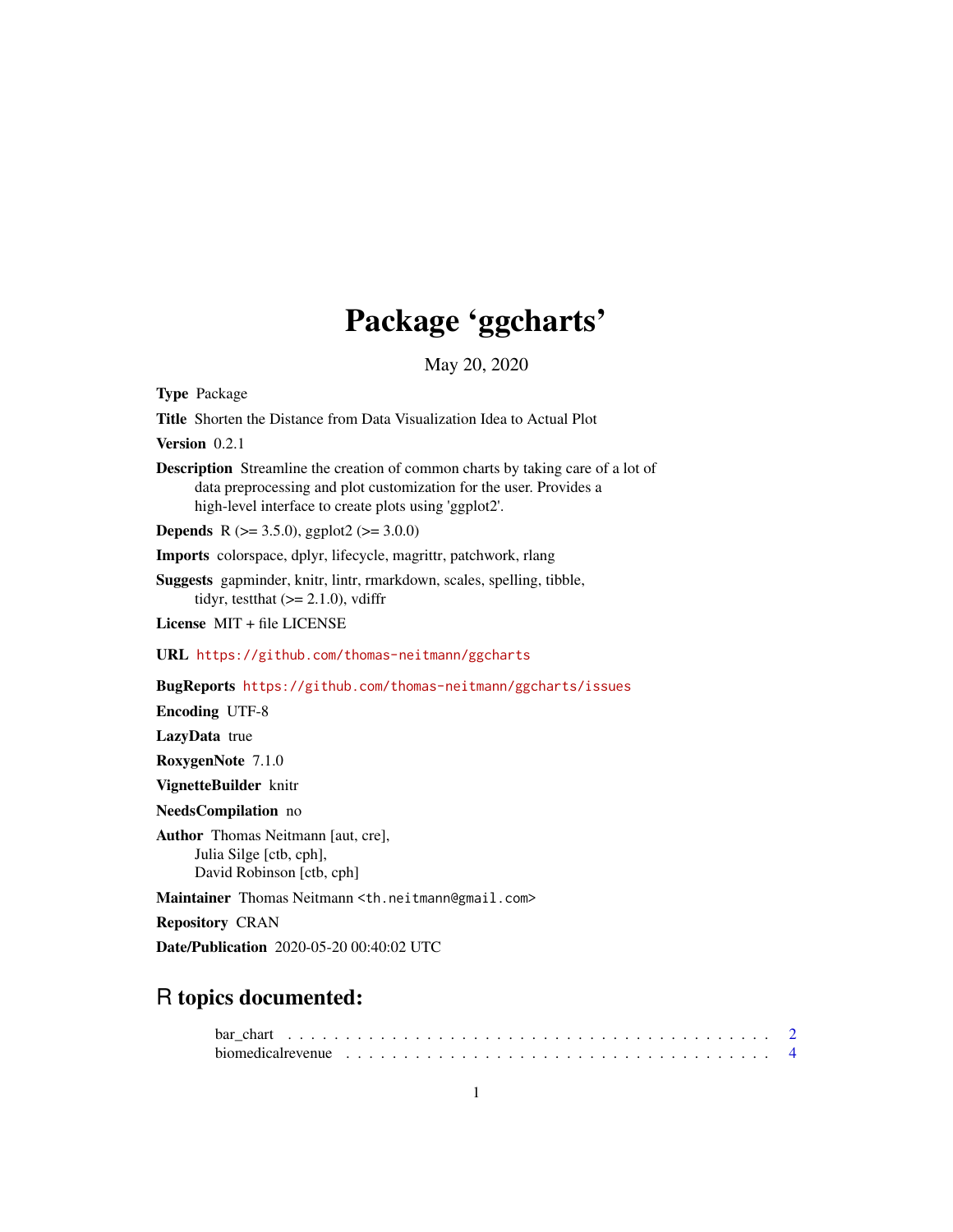#### <span id="page-1-0"></span>2 bar\_chart control bar\_chart control bar\_chart control bar\_chart control bar\_chart control bar\_chart control bar\_chart control bar\_chart control bar\_chart control bar\_chart control bar\_chart control bar\_chart control bar\_

| Index | 23 |
|-------|----|

bar\_chart *Bar Chart*

# Description

Easily create a bar chart

# Usage

```
bar_chart(
  data,
 x,
 y,
 facet = NULL,
  ...,
 bar_color = "auto",
 highlight = NULL,
  sort = TRUE,horizontal = TRUE,
  top_n = NULL,threshold = NULL,
  other = FALSE,
  limit = NULL
)
column_chart(
  data,
  x,
  y,
  facet = NULL,
  ...,
```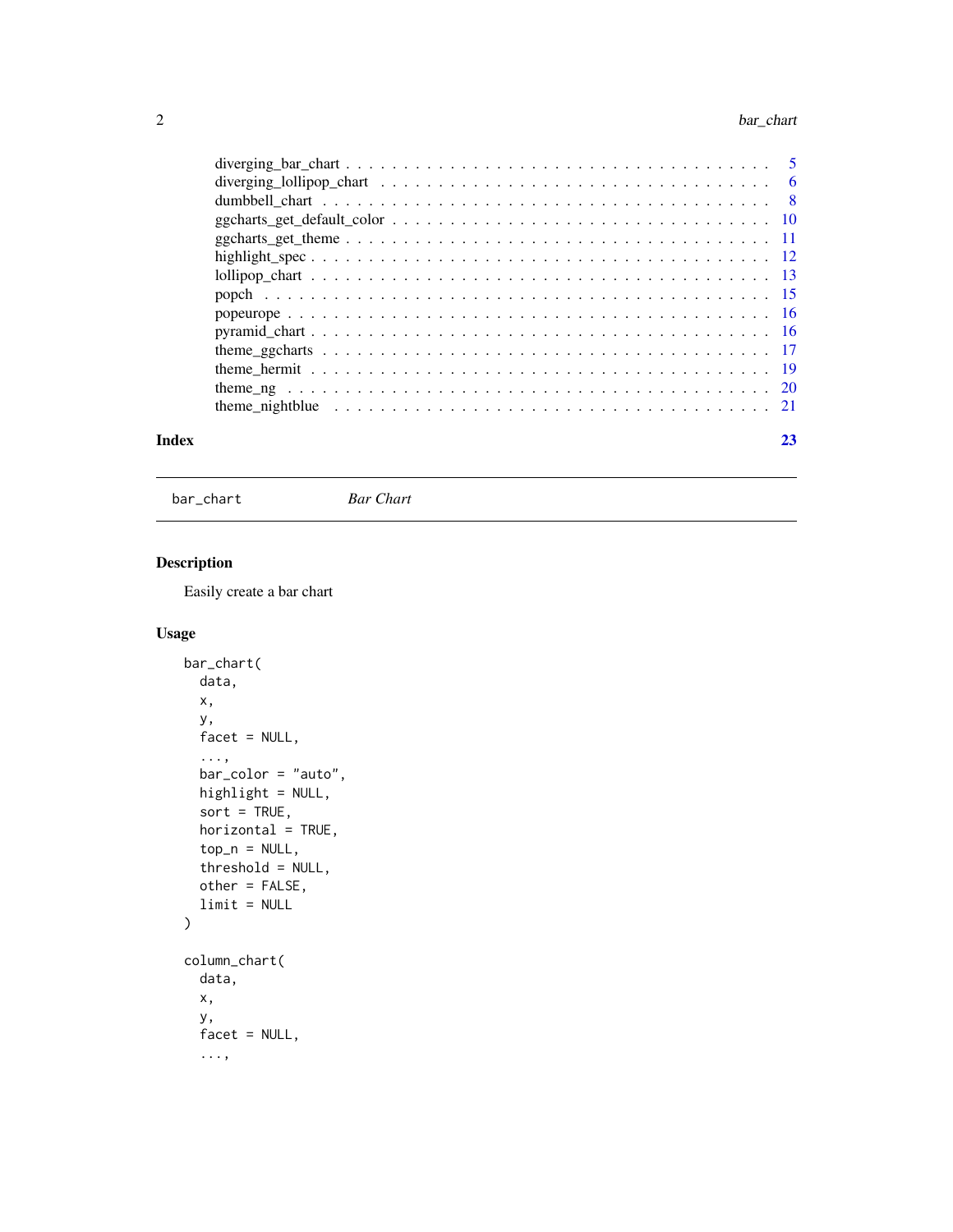#### bar\_chart 3

```
bar_color = "auto",highlight = NULL,
  sort = NULL,horizontal = FALSE,
  top_n = NULL,threshold = NULL,
  limit = NULL
\mathcal{L}
```
# Arguments

| data       | Dataset to use for the bar chart                                                                                                        |
|------------|-----------------------------------------------------------------------------------------------------------------------------------------|
| X          | character or factor column of data                                                                                                      |
| у          | numeric column of data representing the bar length. If missing, the bar length<br>will be proportional to the count of each value in x. |
| facet      | character or factor column of data defining the faceting groups                                                                         |
| .          | Additional arguments passed to aes()                                                                                                    |
| bar_color  | character. The color of the bars                                                                                                        |
| highlight  | character. One or more value(s) of $x$ that should be highlighted in the plot                                                           |
| sort       | logical. Should the data be sorted before plotting?                                                                                     |
| horizontal | logical. Should the plot be oriented horizontally?                                                                                      |
| top_n      | numeric. If a value for top_n is provided only the top top_n records will be<br>displayed                                               |
| threshold  | numeric. If a value for threshold is provided only records with $y >$ threshold<br>will be displayed                                    |
| other      | logical. Should all $x$ with $y <$ threshold be summarized in a group called<br>'other' and be displayed at the bottom of the chart?    |
| limit      | Deprecated. use top_n instead.                                                                                                          |

# Details

Both top\_n and threshold only work when sort = TRUE. Attempting to use them when sort = FALSE will result in an error. Furthermore, only top\_n or threshold can be used at a time. Providing a value for both top\_n and threshold will result in an error as well.

column\_chart() is a shortcut for bar\_chart() with horizontal = FALSE and sort = FALSE if x is numeric.

# Value

An object of class ggplot

#### Author(s)

Thomas Neitmann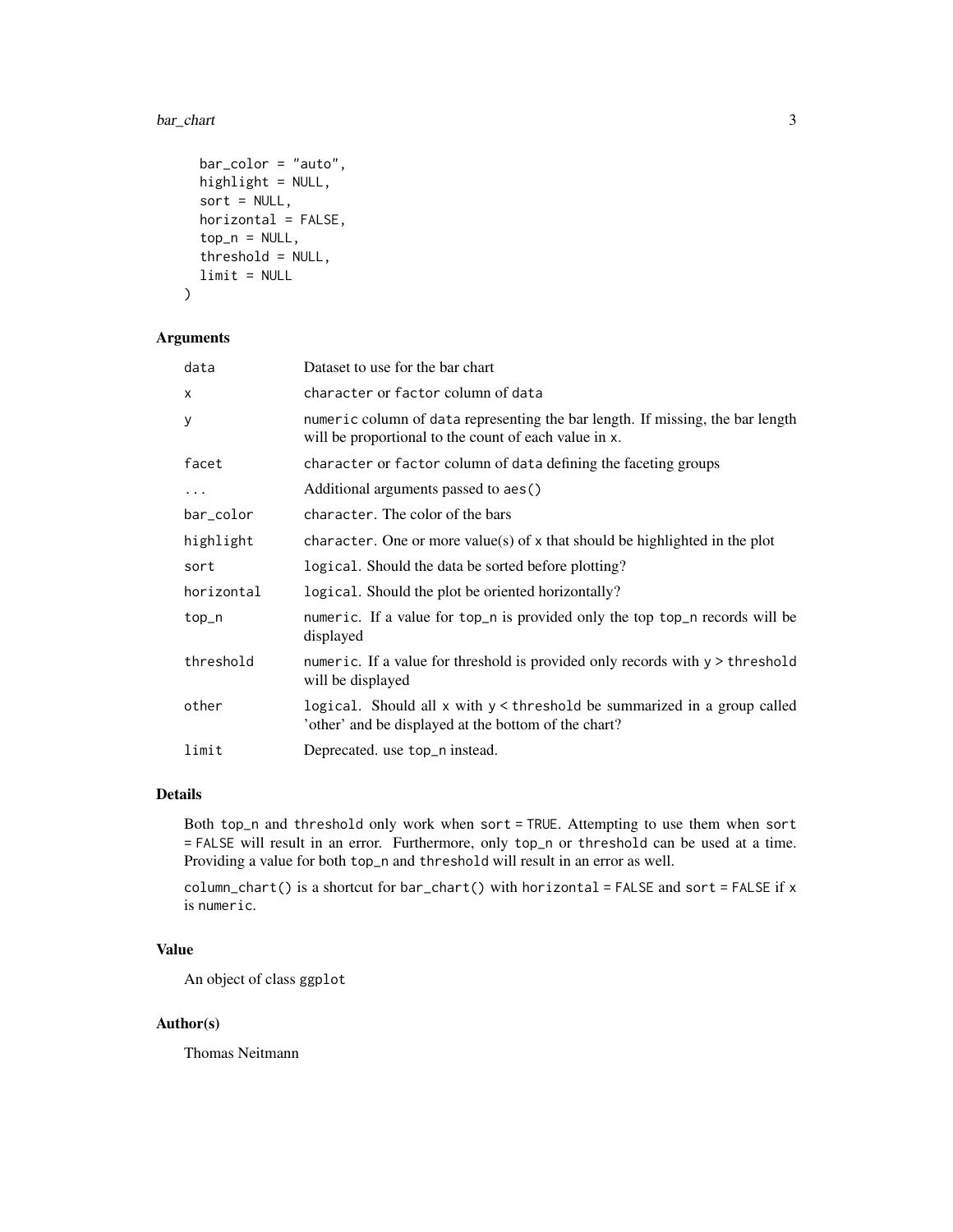#### <span id="page-3-0"></span>See Also

```
For more details have a look at these vignettes: vignette("highlight", package = "ggcharts")
vignette("customize",package = "ggcharts")
```
# Examples

```
data(biomedicalrevenue)
revenue2018 <- biomedicalrevenue[biomedicalrevenue$year == 2018, ]
revenue_roche <- biomedicalrevenue[biomedicalrevenue$company == "Roche", ]
## By default bar_chart() creates a horizontal and sorted plot
bar_chart(revenue2018, company, revenue)
## If the `y` argument is missing the count of each value in `x` is displayed
bar_chart(mtcars, cyl)
## Create a vertical, non-sorted bar chart
bar_chart(revenue_roche, year, revenue, horizontal = FALSE, sort = FALSE)
## column_chart() is a shortcut for the above
column_chart(revenue_roche, year, revenue)
## Limit the number of bars to the top 10
bar_chart(revenue2018, company, revenue, top_n = 10)
## Display only companies with revenue > 40B.
bar_chart(revenue2018, company, revenue, threshold = 40)
## Change the bar color
bar_chart(revenue2018, company, revenue, bar_color = "purple")
## Highlight a single bar
bar_chart(revenue2018, company, revenue, top_n = 10, highlight = "Roche")
## Use facets to show the top 10 companies over the years
bar_chart(biomedicalrevenue, company, revenue, facet = year, top_n = 10)
```
biomedicalrevenue *Top Biomedical Companies Revenues.*

#### Description

Annual revenues of top biomedical companies from 2011 to 2018.

#### Usage

biomedicalrevenue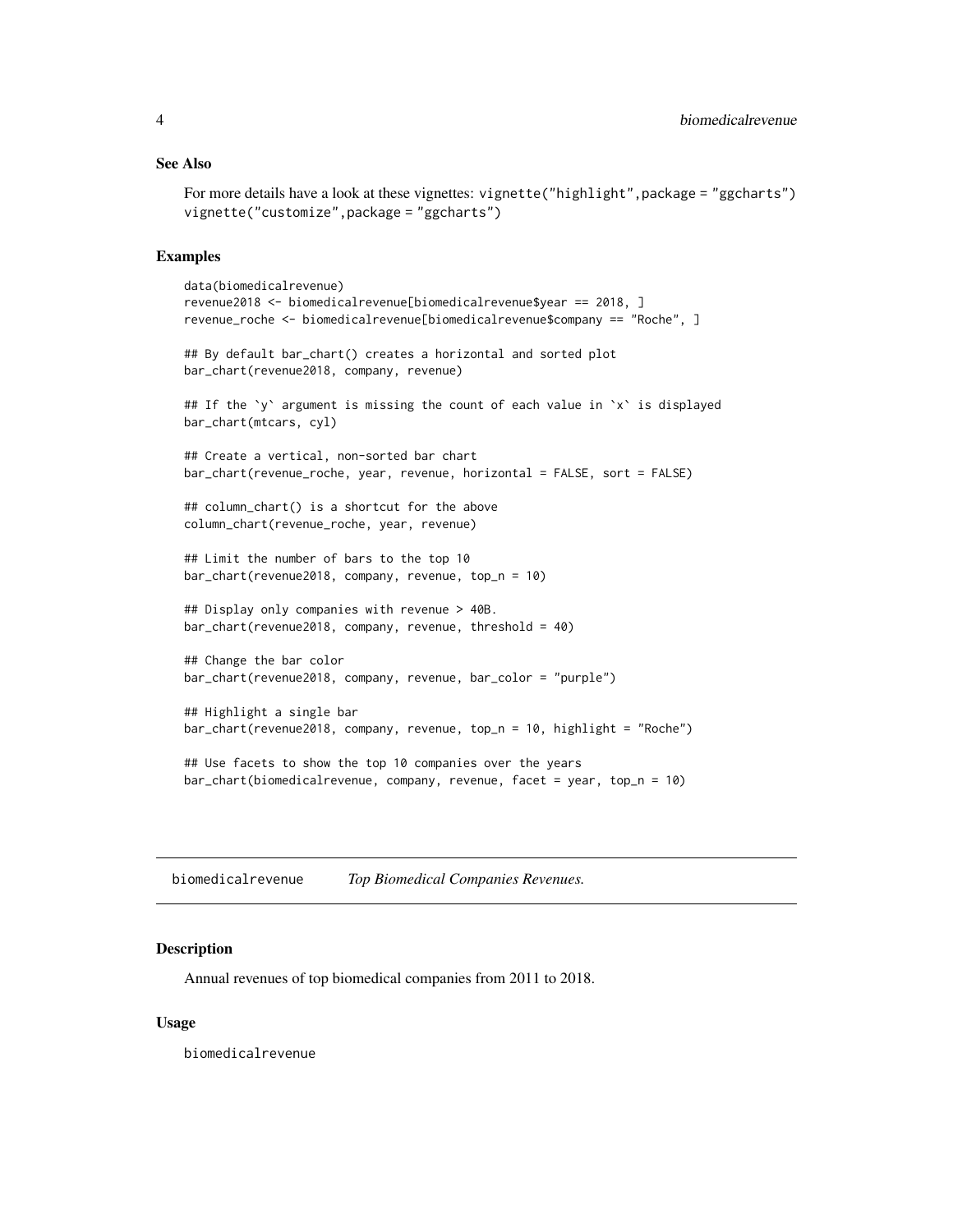# <span id="page-4-0"></span>Format

A data frame with 224 rows and 3 variables:

company Name of the company

year Fiscal year

revenue Revenue in billion USD

# Source

[https://en.wikipedia.org/wiki/List\\_of\\_largest\\_biomedical\\_companies\\_by\\_revenue](https://en.wikipedia.org/wiki/List_of_largest_biomedical_companies_by_revenue)

diverging\_bar\_chart *Diverging Bar Chart*

# Description

Easily create a diverging bar chart

# Usage

```
diverging_bar_chart(
  data,
  x,
  y,
  bar\_colors = c("#1F77B4", "#FF7F0E"),text_color = "auto",
  text_size = 10\mathcal{L}
```
# Arguments

| data         | Dataset to use for the diverging bar chart                                                   |
|--------------|----------------------------------------------------------------------------------------------|
| $\mathsf{x}$ | character or factor column of data                                                           |
| <b>V</b>     | numeric column of data representing the bar length                                           |
| bar_colors   | A character vector of length 2 containing the colors for the positive and nega-<br>tive bars |
| text_color   | character. The color for the bar annotations                                                 |
| text_size    | numeric. The size of the bar annotation text in pt                                           |

# Value

An object of class ggplot

# Author(s)

Thomas Neitmann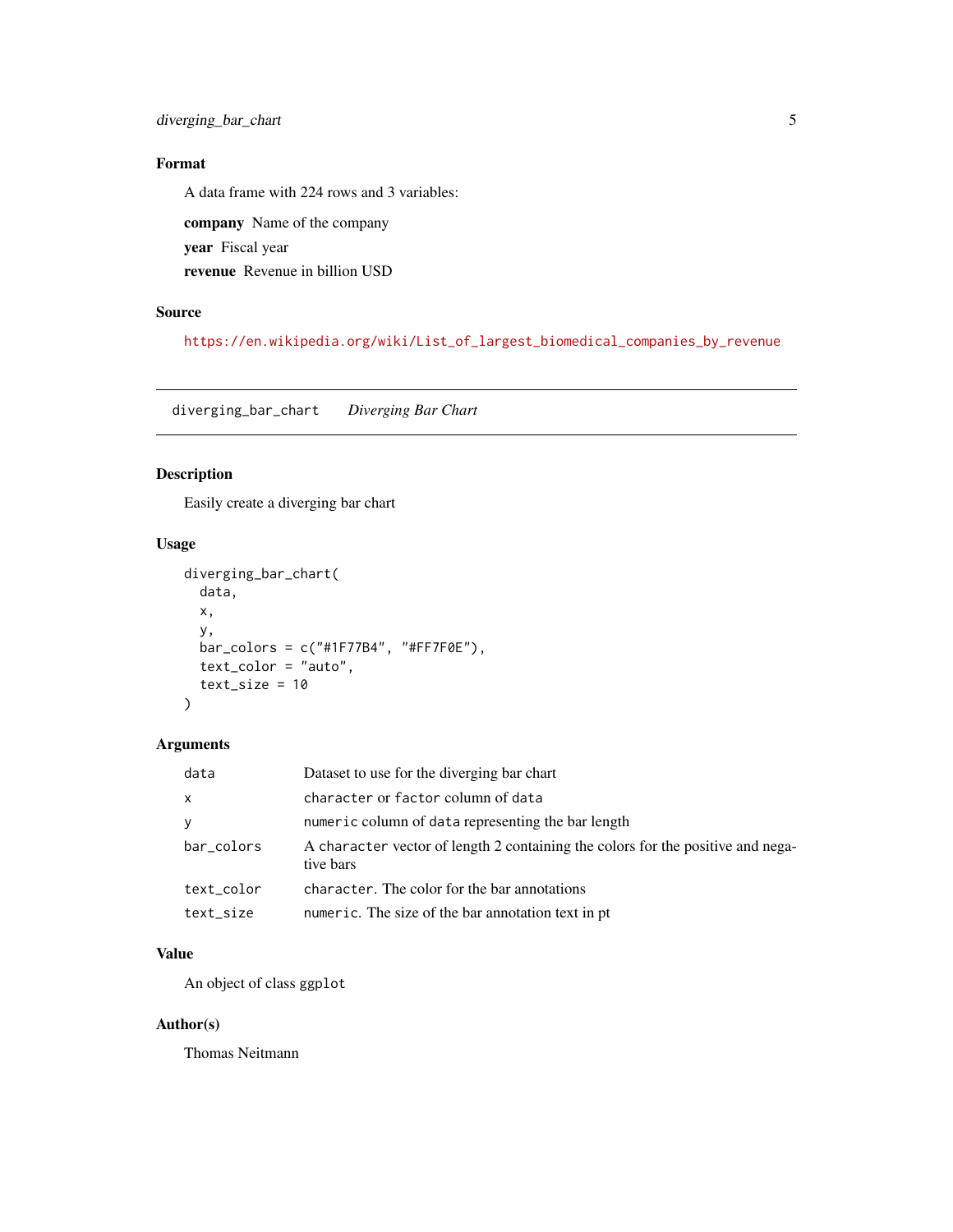# <span id="page-5-0"></span>See Also

To learn how to further customize this plot have a look at the 'customize' vignette: vignette("customize",package = "ggcharts")

# Examples

```
if (requireNamespace("tidyr")) {
  library(magrittr)
  data(biomedicalrevenue)
  biomedicalrevenue %>%
  dplyr::filter(year > 2016) %>%
  tidyr::pivot_wider(
   values_from = revenue,
   names_from = year,
   names_prefix = "revenue_"
  ) %>%
  dplyr::mutate(diff = revenue_2018 - revenue_2017) %>%
  diverging_bar_chart(company, diff)
}
data(mtcars)
mtcars_z <- dplyr::transmute(
  .data = mtcars,
 model = row.names(mtcars),
 hpz = scale(hp))
diverging_bar_chart(mtcars_z, model, hpz)
## Change the colors
diverging_bar_chart(mtcars_z, model, hpz, bar_color = c("darkgreen", "darkred"))
## Increase the axis label font size
diverging_bar_chart(mtcars_z, model, hpz, text_size = 14)
## Display the axis label text in the same color as the bars
diverging_bar_chart(mtcars_z, model, hpz, text_color = c("#1F77B4", "#FF7F0E"))
```
diverging\_lollipop\_chart *Diverging Lollipop Chart*

#### Description

Easily create a diverging lollipop chart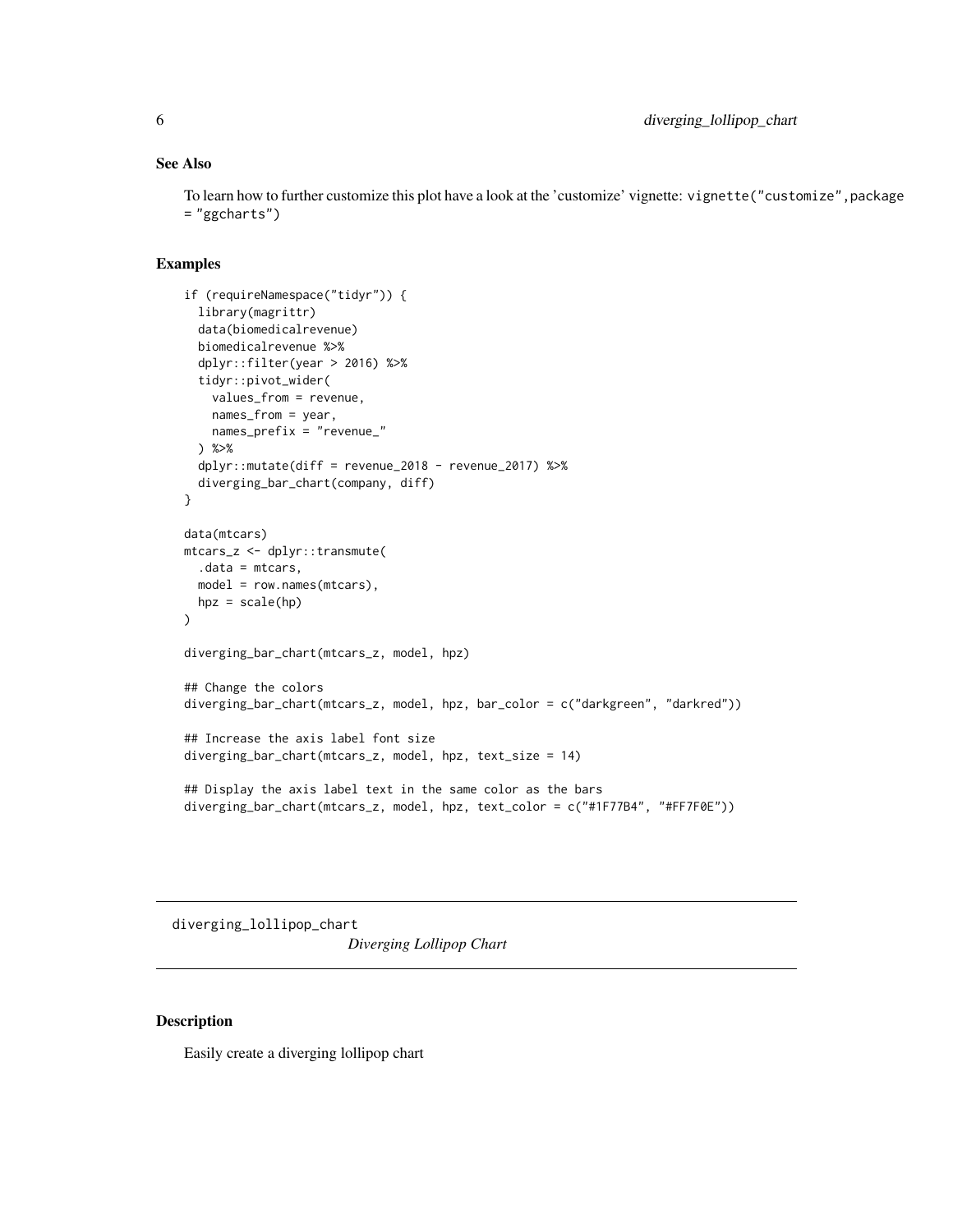# Usage

```
diverging_lollipop_chart(
 data,
  x,
  y,
  lollipop_colors = c("#1F77B4", "#FF7F0E"),
 line\_size = 0.75,
 point_size = 3,
  text_color = "auto",
  text_size = 10
\mathcal{L}
```
# Arguments

| data            | Dataset to use for the diverging lollipop chart                                                   |
|-----------------|---------------------------------------------------------------------------------------------------|
| $\mathsf{x}$    | character or factor column of data                                                                |
| У               | numeric column of data representing the lollipop length                                           |
| lollipop_colors |                                                                                                   |
|                 | A character vector of length 2 containing the colors for the positive and nega-<br>tive lollipops |
| line_size       | numeric. Size of the lollipop 'stick'                                                             |
| point_size      | numeric. Size of the lollipop 'head'                                                              |
| text_color      | character. The color for the lollipop annotations                                                 |
| text_size       | numeric The size of the lollipop annotation text in pt                                            |

# Value

An object of class ggplot

#### Author(s)

Thomas Neitmann

# See Also

To learn how to further customize this plot have a look at the 'customize' vignette: vignette("customize",package = "ggcharts")

```
if (requireNamespace("tidyr")) {
 library(magrittr)
 data(biomedicalrevenue)
 biomedicalrevenue %>%
 dplyr::filter(year > 2016) %>%
 tidyr::pivot_wider(
   values_from = revenue,
   names_from = year,
```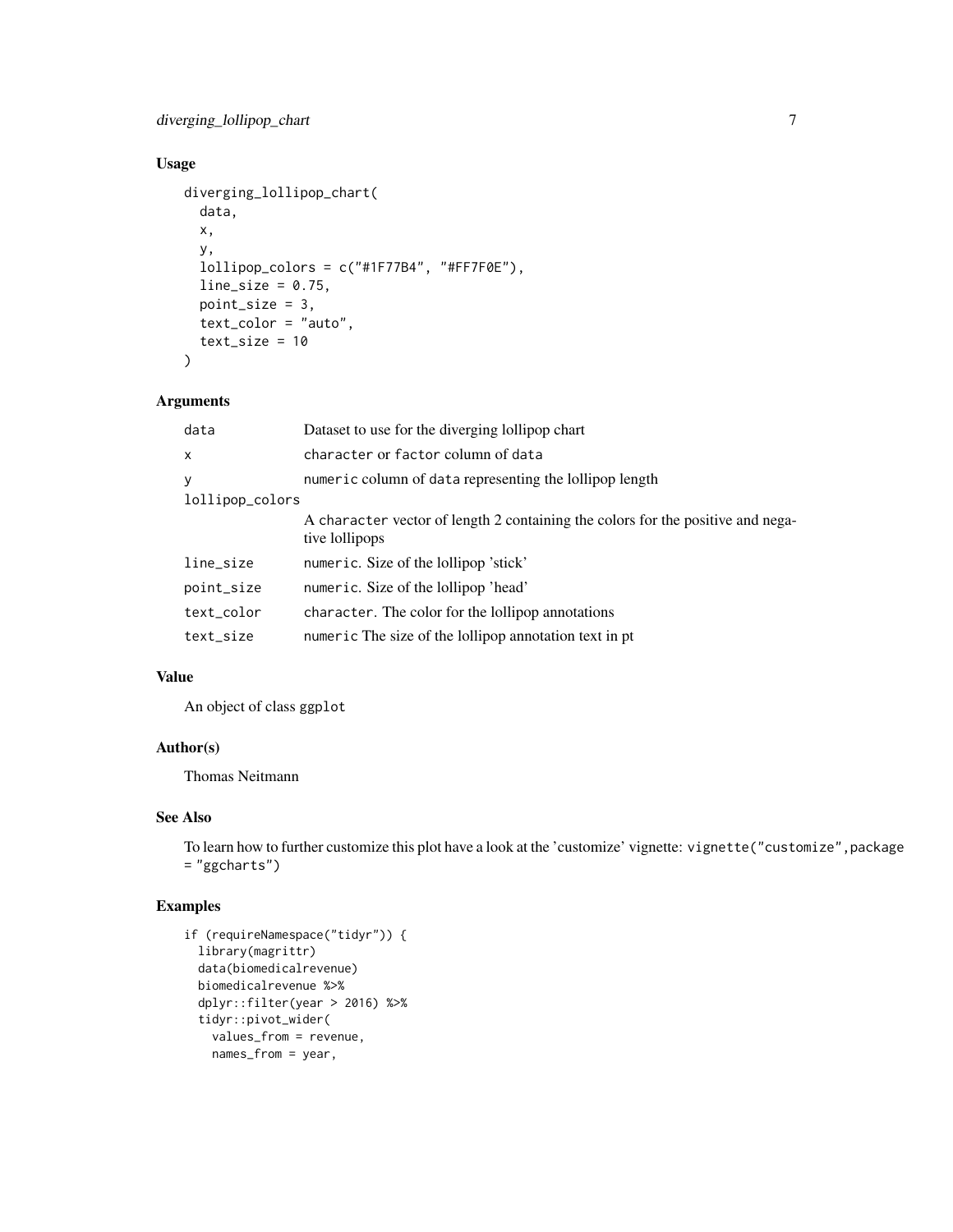```
names_prefix = "revenue_"
  ) %>%
  dplyr::mutate(diff = revenue_2018 - revenue_2017) %>%
  diverging_lollipop_chart(company, diff)
}
data(mtcars)
mtcars_z <- dplyr::transmute(
  .data = mtcars,
  model = row.names(mtcars),
 hpz = scale(hp)\mathcal{L}diverging_lollipop_chart(mtcars_z, model, hpz)
## Change the colors
diverging_lollipop_chart(mtcars_z, model, hpz, lollipop_colors = c("darkgreen", "darkred"))
## Increase the axis label font size
diverging_lollipop_chart(mtcars_z, model, hpz, text_size = 14)
## Display the axis label text in the same color as the bars
diverging_lollipop_chart(mtcars_z, model, hpz, text_color = c("#1F77B4", "#FF7F0E"))
```
dumbbell\_chart *Dumbbell Chart*

### Description

Easily create a dumbbell chart

#### Usage

```
dumbbell_chart(
 data,
 x,
 y1,
 y2,
 line\_size = 1.5,
 line_color = "lightgray",
 point_size = 4,
 point_colors = c("#1F77B4", "#FF7F0E"),
  sort = TRUE,horizontal = TRUE,
  top_n = NULL,legend = TRUE,legend_labels = waiver(),
  limit = NULL
)
```
<span id="page-7-0"></span>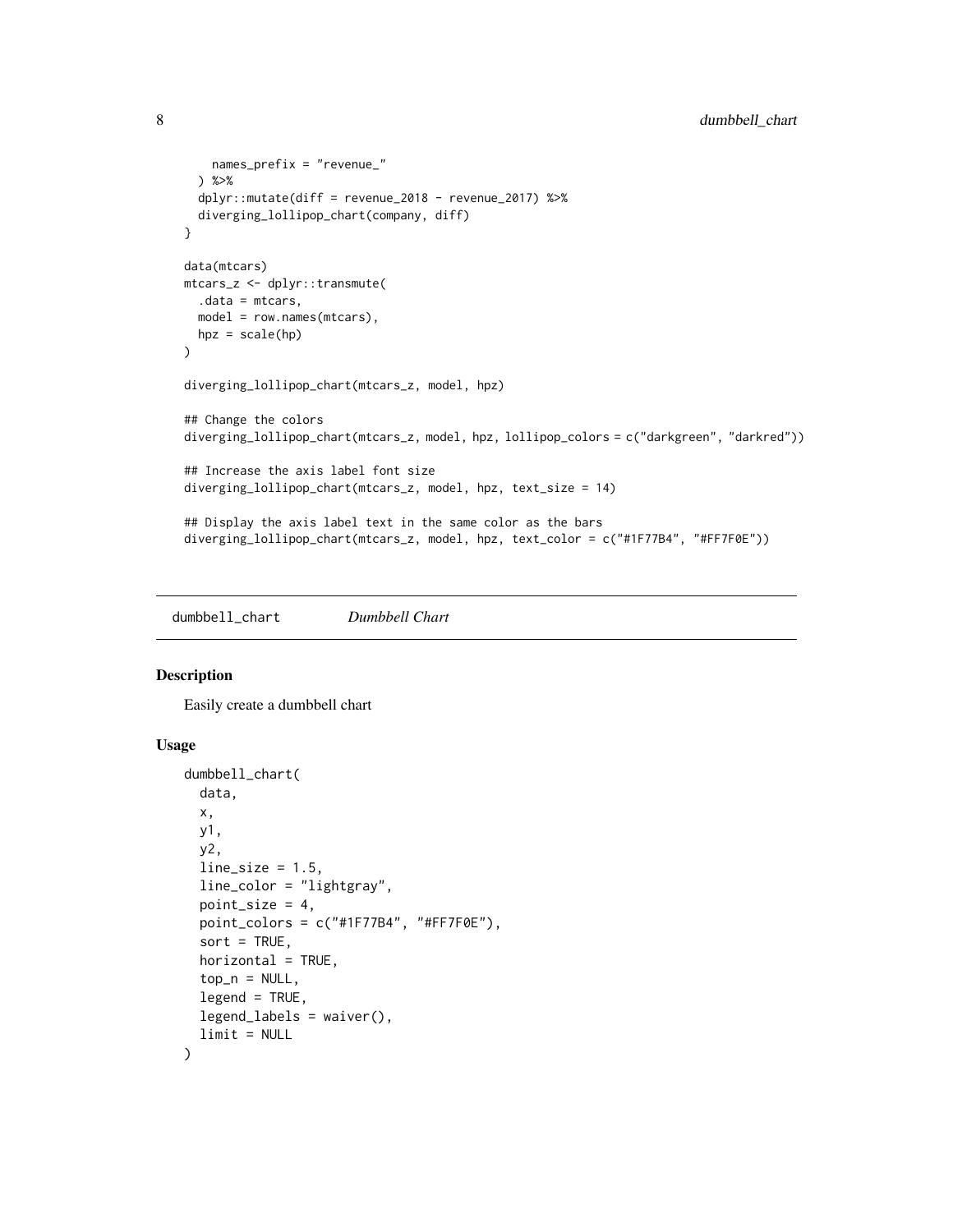# dumbbell\_chart 9

#### Arguments

| Dataset to use for the dumbbell chart                                                       |
|---------------------------------------------------------------------------------------------|
| character or factor column of data                                                          |
| numeric column of data representing the dumbbell end                                        |
| numeric column of data representing the dumbbell start                                      |
| numeric. Line width                                                                         |
| character. Line color                                                                       |
| numeric. Point size                                                                         |
| numeric. Point color                                                                        |
| logical. Should the data be sorted by y2 before plotting?                                   |
| logical. Should the plot be displayed horizontally?                                         |
| integer. If a value for top_n is provided only the first top_n records will be<br>displayed |
| logical. Should a legend be displayed?                                                      |
| character. Custom labels to be displayed in the legend                                      |
| Deprecated. use top_n instead.                                                              |
|                                                                                             |

# Value

An object of class ggplot

#### Author(s)

Thomas Neitmann

#### See Also

To learn how to further customize this plot have a look at the 'customize' vignette: vignette("customize",package = "ggcharts")

# Examples

data(popeurope)

dumbbell\_chart(popeurope, country, pop1952, pop2007)

# Display only the top 10 countries in terms of population in 2007 dumbbell\_chart(popeurope, country, pop1952, pop2007, top\_n = 10)

```
# Change line and point color
dumbbell_chart(popeurope, country, pop1952, pop2007, top_n = 10,
              line_color = "lightgray", point_color = c("lightgray", "black"))
```

```
# Add custom legend labels
dumbbell_chart(popeurope, country, pop1952, pop2007, top_n = 10,
              legend_labels = c("1952", "2007"))
```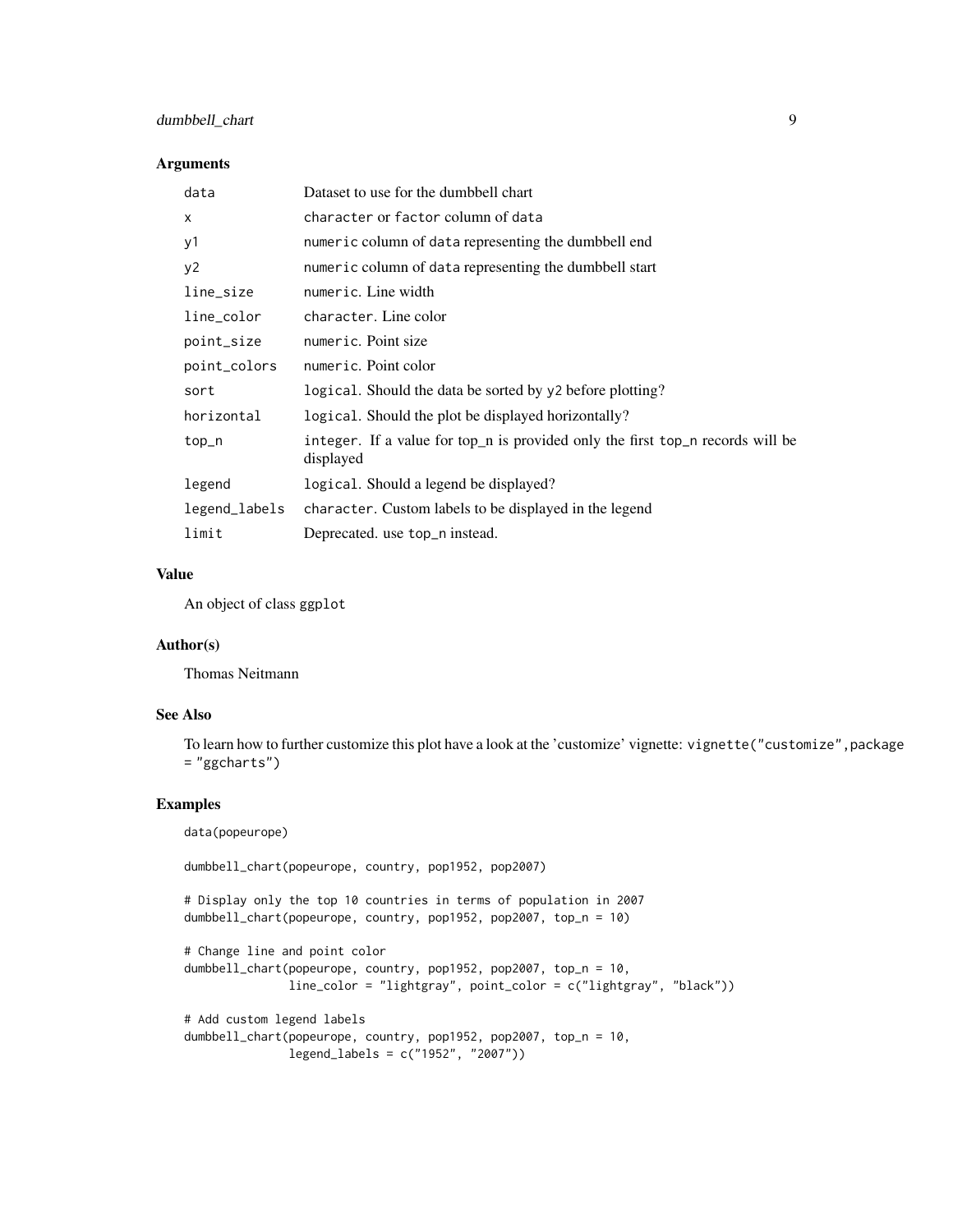```
# Increase line width and point size
dumbbell_chart(popeurope, country, pop1952, pop2007, top_n = 10,
              line_size = 2, point_size = 5)
```
ggcharts\_get\_default\_color *Get the Default Color for a ggcharts Theme*

# Description

Retrieve the color used by default for a given ggcharts theme

# Usage

```
ggcharts_get_default_color(theme)
```
# Arguments

theme character. The name of a ggcharts theme.

#### Value

The default color for the given theme as a character

# Author(s)

Thomas Neitmann

```
ggcharts_get_default_color("theme_hermit")
ggcharts_get_default_color("theme_ng")
```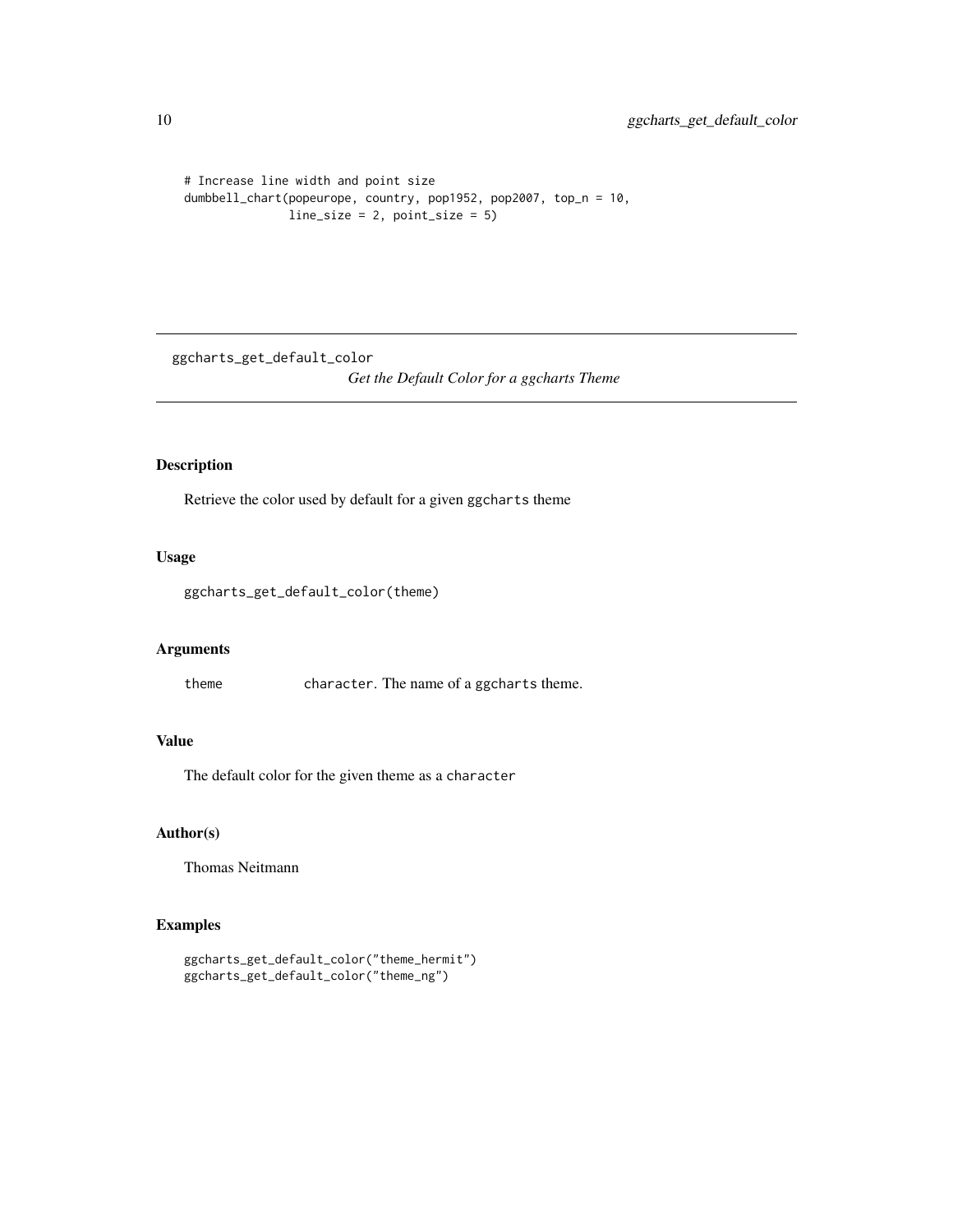<span id="page-10-0"></span>ggcharts\_get\_theme *Get and Set the Currently Active ggcharts Theme*

#### Description

The current theme is automatically applied to any plot created with ggcharts. It does not affect plots created with ggplot2.

#### Usage

```
ggcharts_get_theme()
```
ggcharts\_set\_theme(theme, ...)

#### Arguments

| theme    | character. The name of the theme, e.g. "theme_hermit" |
|----------|-------------------------------------------------------|
| $\cdots$ | Additional argument passed onto the specified theme   |

#### Value

ggchart\_set\_theme invisibly returns the name of the previously active theme as a character. ggchart\_get\_theme returns the name of the currently active theme as a character.

#### Author(s)

Thomas Neitmann

```
data("diamonds", package = "ggplot2")
## By default `theme_ggcharts()` is used
ggcharts_get_theme()
bar_chart(diamonds, cut)
ggcharts_set_theme("theme_hermit")
bar_chart(diamonds, cut)
ggcharts_set_theme("theme_ng")
bar_chart(diamonds, cut)
ggcharts_set_theme("theme_nightblue", base_size = 16, base_family = "serif")
bar_chart(diamonds, cut)
## Restore the default
ggcharts_set_theme("theme_ggcharts")
```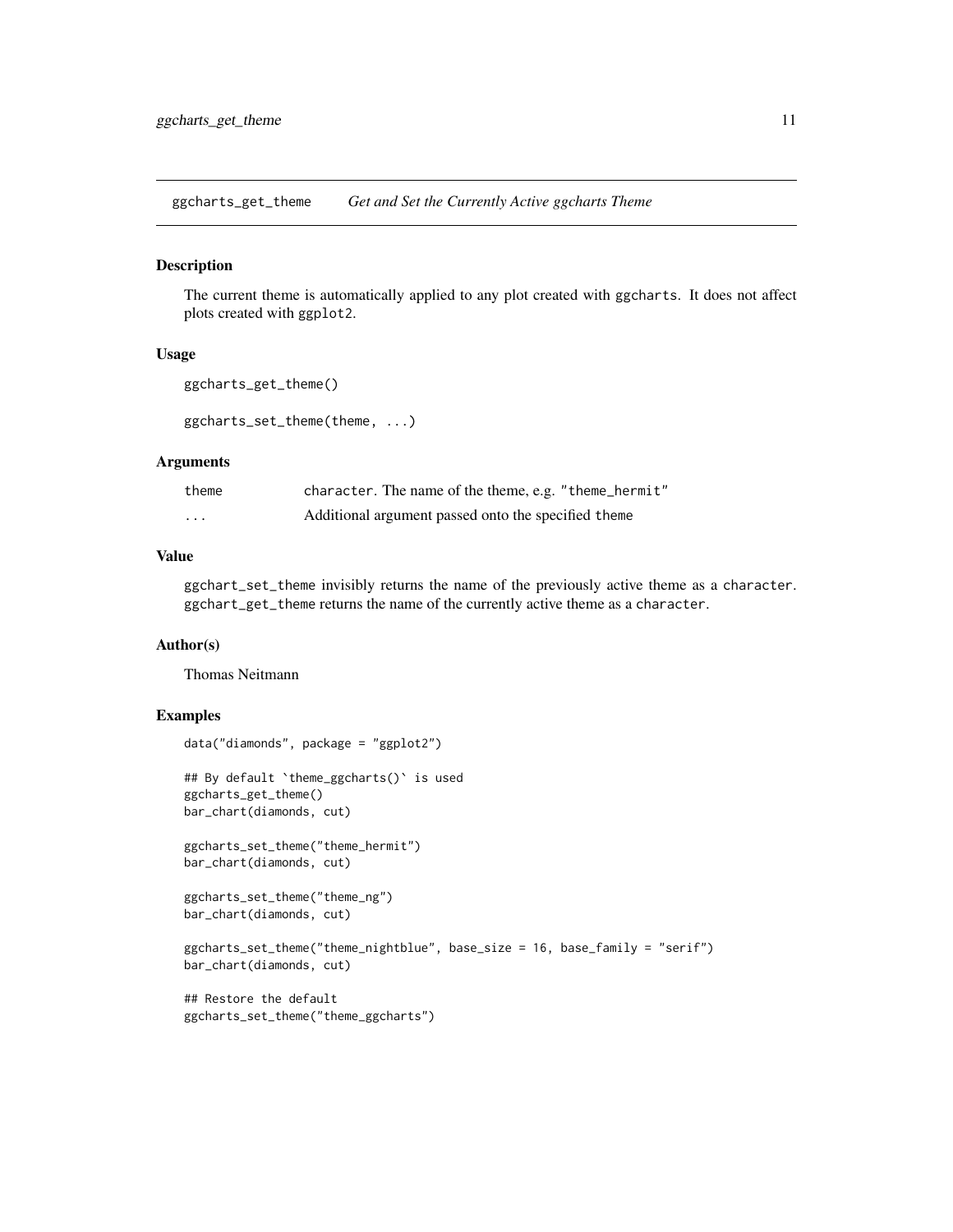<span id="page-11-0"></span>highlight\_spec *Highlight Specification*

#### Description

Create a highlight specification to pass on to a chart function

# Usage

```
highlight_spec(what, highlight_color = NULL, other_color = NULL)
```
#### Arguments

| what            | character The value $(s)$ to highlight             |
|-----------------|----------------------------------------------------|
| highlight_color |                                                    |
|                 | character The highlight $color(s)$                 |
| other color     | character The color for the non-highlighted values |

#### Details

highlight\_color must be of length 1 or the same length as what. If it is of length 1 then all values in what are highlighted with the same color.

If highlight\_color is NULL (the default) then it is set to the default color of the currently active ggcharts theme, i.e. ggcharts\_get\_default\_color(ggcharts\_get\_theme()).

If other\_color is NULL is is automatically determined from the background color of the currently active ggcharts theme.

# Value

An object of class ggcharts\_highlight\_spec

#### Author(s)

Thomas Neitmann

```
data("biomedicalrevenue")
revenue2018 <- biomedicalrevenue[biomedicalrevenue$year == 2018, ]
spec <- highlight_spec("Bayer")
bar_chart(revenue2018, company, revenue, highlight = spec)
spec <- highlight_spec("Bayer", "black", "gray")
bar_chart(revenue2018, company, revenue, highlight = spec)
spec <- highlight_spec(c("Bayer", "Novartis"))
```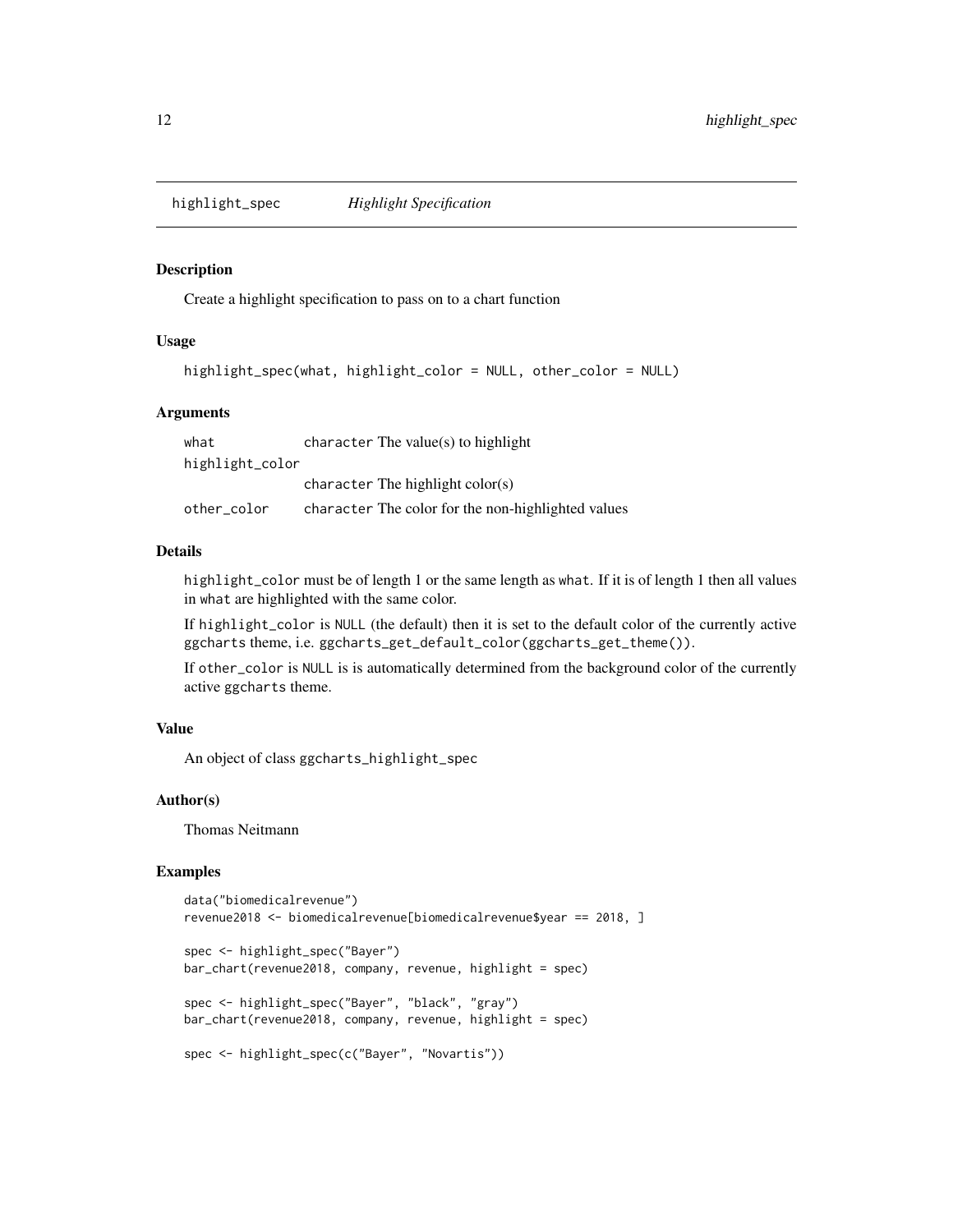# <span id="page-12-0"></span>lollipop\_chart 13

```
bar_chart(revenue2018, company, revenue, highlight = spec)
spec <- highlight_spec(c("Bayer", "AstraZeneca"), c("darkgreen", "darkorange"))
bar_chart(revenue2018, company, revenue, highlight = spec)
ggcharts_set_theme("theme_ng")
spec <- highlight_spec("Novartis")
lollipop_chart(revenue2018, company, revenue, highlight = spec)
```
lollipop\_chart *Lollipop Chart*

# Description

Easily create a lollipop chart

#### Usage

```
lollipop_chart(
  data,
  x,
 y,
 facet = NULL,...,
  line\_size = 0.75,
  line_color = "auto",
 point_size = 4,
 point_color = line_color,
  highlight = NULL,
  sort = TRUE,horizontal = TRUE,
  top_n = NULL,threshold = NULL,
 other = FALSE,
  limit = NULL
\lambda
```
#### Arguments

| data  | Dataset to use for the bar chart                                                                                                                    |
|-------|-----------------------------------------------------------------------------------------------------------------------------------------------------|
| X     | character or factor column of data                                                                                                                  |
| y     | numeric column of data representing the lollipop length. If missing, the lol-<br>lipop length will be proportional to the count of each value in x. |
| facet | character or factor column of data defining the faceting groups                                                                                     |
|       | Additional arguments passed to aes()                                                                                                                |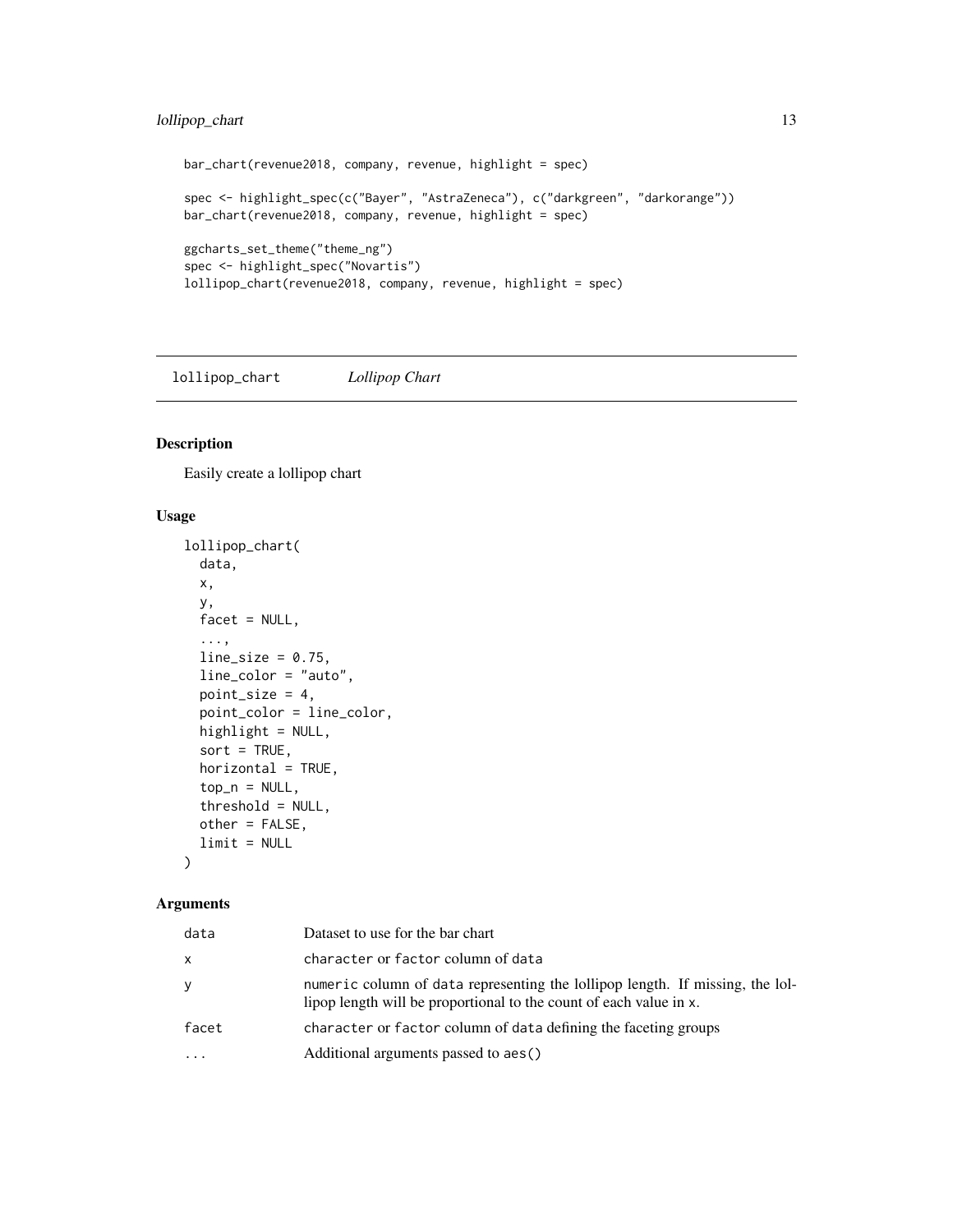| line_size   | numeric. Size of the lollipop 'stick'                                                                                            |
|-------------|----------------------------------------------------------------------------------------------------------------------------------|
| line_color  | character. Color of the lollipop 'stick'                                                                                         |
| point_size  | numeric. Size of the lollipop 'head'                                                                                             |
| point_color | character. Color of the lollipop 'head'                                                                                          |
| highlight   | character. One or more value(s) of x that should be highlighted in the plot                                                      |
| sort        | logical. Should the data be sorted before plotting?                                                                              |
| horizontal  | logical. Should the plot be oriented horizontally?                                                                               |
| top_n       | numeric. If a value for top_n is provided only the top top_n records will be<br>displayed                                        |
| threshold   | numeric. If a value for threshold is provided only records with $y >$ threshold<br>will be displayed                             |
| other       | logical. Should all x with y < threshold be summarized in a group called<br>'other' and be displayed at the bottom of the chart? |
| limit       | Deprecated. use top_n instead.                                                                                                   |

### Details

Both top\_n and threshold only work when sort = TRUE. Attempting to use them when sort = FALSE will result in an error. Furthermore, only top\_n or threshold can be used at a time. Providing a value for both top\_n and threshold will result in an error as well.

# Value

An object of class ggplot

#### Author(s)

Thomas Neitmann

#### See Also

For more details have a look at these vignettes: vignette("highlight", package = "ggcharts") vignette("customize",package = "ggcharts")

```
data(biomedicalrevenue)
revenue2016 <- biomedicalrevenue[biomedicalrevenue$year == 2016, ]
revenue_bayer <- biomedicalrevenue[biomedicalrevenue$company == "Bayer", ]
## By default lollipop_chart() creates a horizontal and sorted plot
lollipop_chart(revenue2016, company, revenue)
## If the `y` argument is missing the count of each value in `x` is displayed
lollipop_chart(mtcars, cyl)
## Create a vertical, non-sorted lollipop chart
```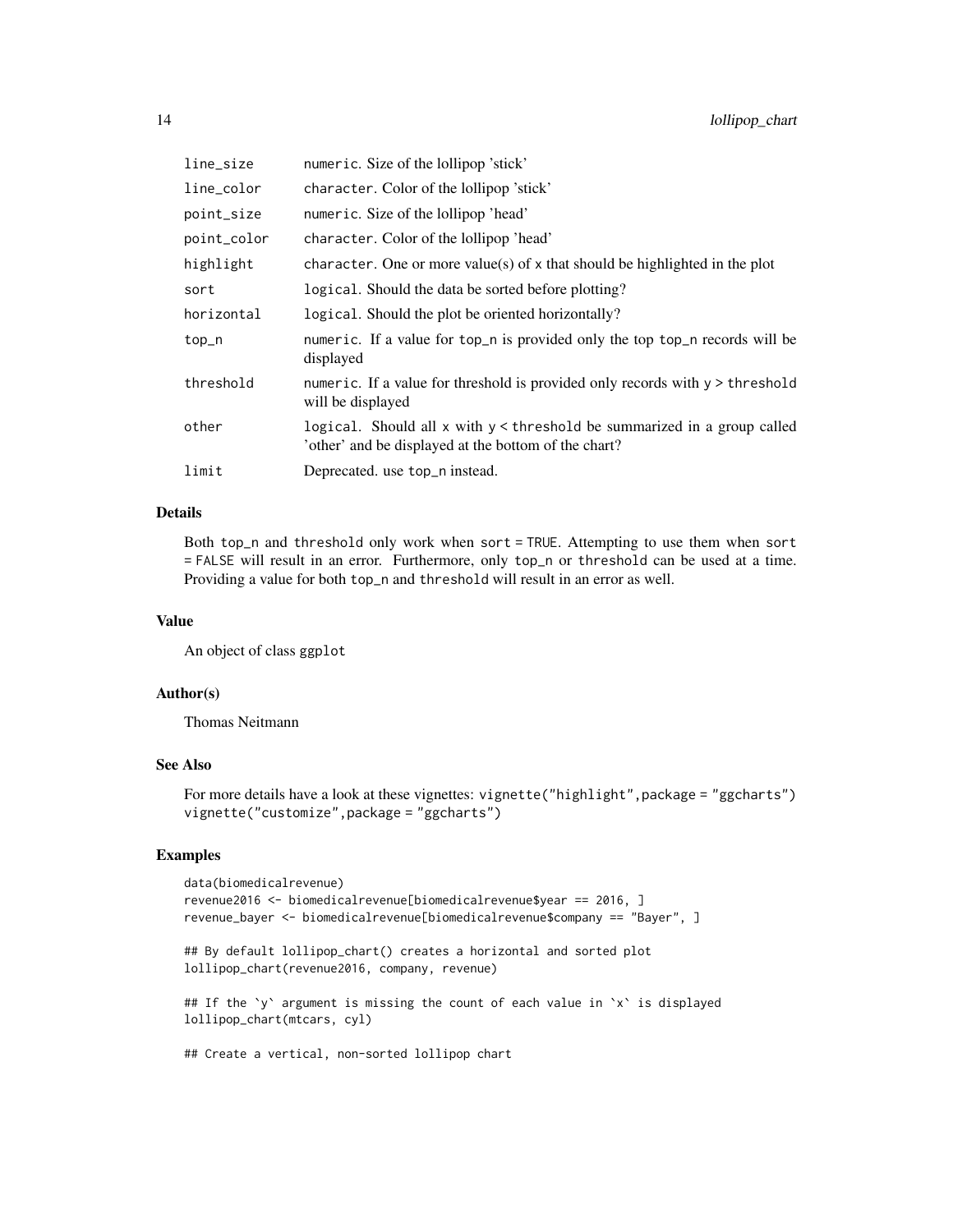#### <span id="page-14-0"></span>popch and the state of the state of the state of the state of the state of the state of the state of the state of the state of the state of the state of the state of the state of the state of the state of the state of the

```
lollipop_chart(revenue_bayer, year, revenue, horizontal = FALSE, sort = FALSE)
## Limit the number of lollipops to the top 15
lollipop_chart(revenue2016, company, revenue, top_n = 15)
## Display only companies with revenue > 50B.
lollipop_chart(revenue2016, company, revenue, threshold = 50)
## Change the color of the whole lollipop
lollipop_chart(revenue2016, company, revenue, line_color = "purple")
## Change the color of the lollipop stick and head individually
lollipop_chart(revenue2016, company, revenue, point_color = "darkgreen", line_color = "gray")
## Decrease the lollipop head size
lollipop_chart(revenue2016, company, revenue, point_size = 2.5)
## Highlight a single lollipop
lollipop_chart(revenue2016, company, revenue, top_n = 15, highlight = "Roche")
## Use facets to show the top 10 companies over the years
lollipop_chart(biomedicalrevenue, company, revenue, facet = year, top_n = 10)
```
popch *Population Statistics of Switzerland*

#### Description

Swiss population in 2020 by five-year age groups

#### Usage

popch

#### Format

A data frame with 42 rows and 3 variables:

age Five-year age group

sex Sex

pop Population

#### Source

US Census International Data Base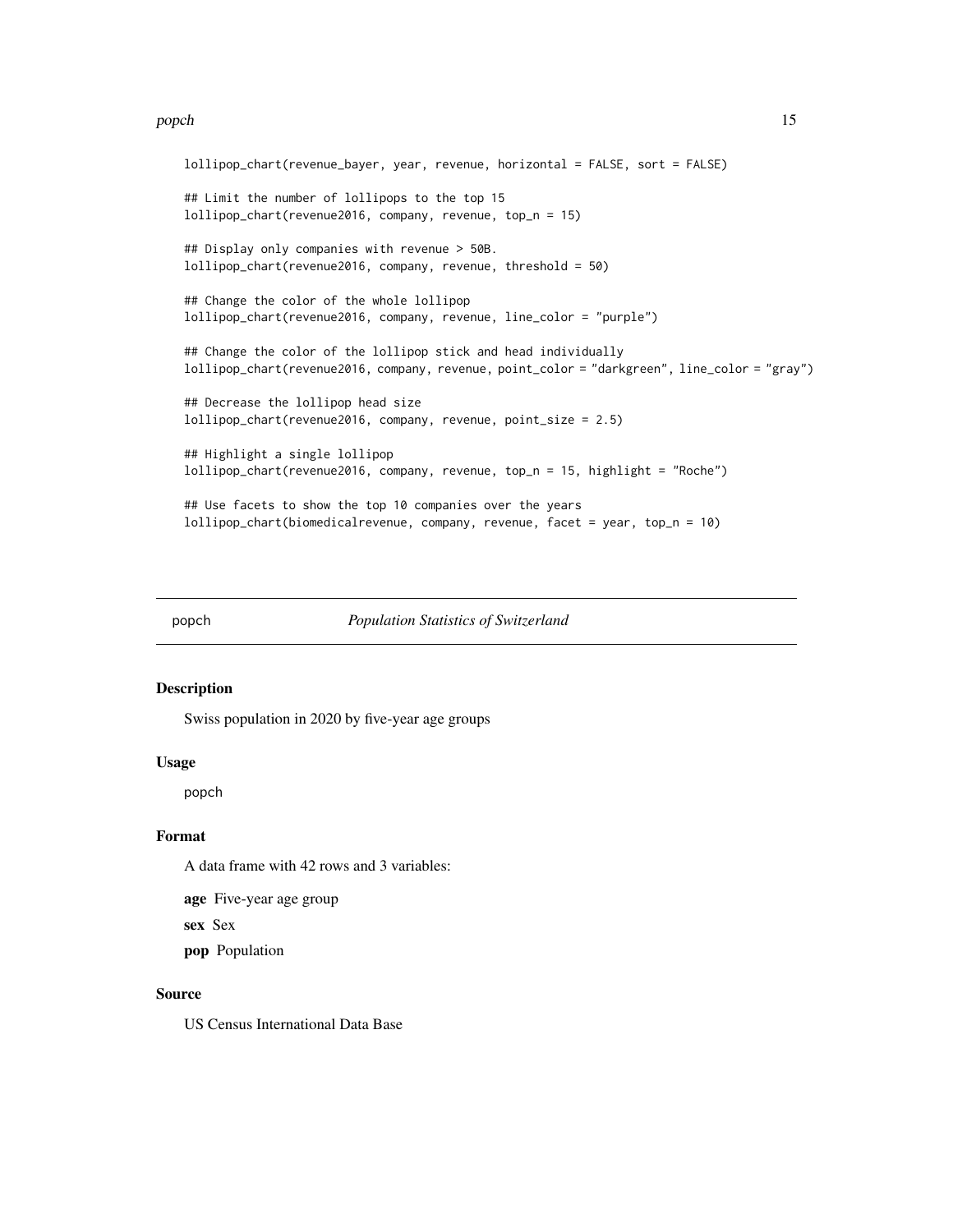<span id="page-15-0"></span>

#### Description

Population of European countries in 1952 and 2007

# Usage

popeurope

# Format

A data frame with 30 rows and 3 variables:

country Name of the country

pop1952 Population in 1952 (in millions)

pop2007 Population in 2007 (in millions)

#### Source

<http://www.gapminder.org/data/>

pyramid\_chart *Pyramid Chart*

# Description

Easily create a pyramid chart

# Usage

```
pyramid_chart(
  data,
  x,
  y,
  group,
  bar_colors = c("#1F77B4", "#FF7F0E"),
  sort = "no",
  xlab = NULL,
  title = NULL
\mathcal{E}
```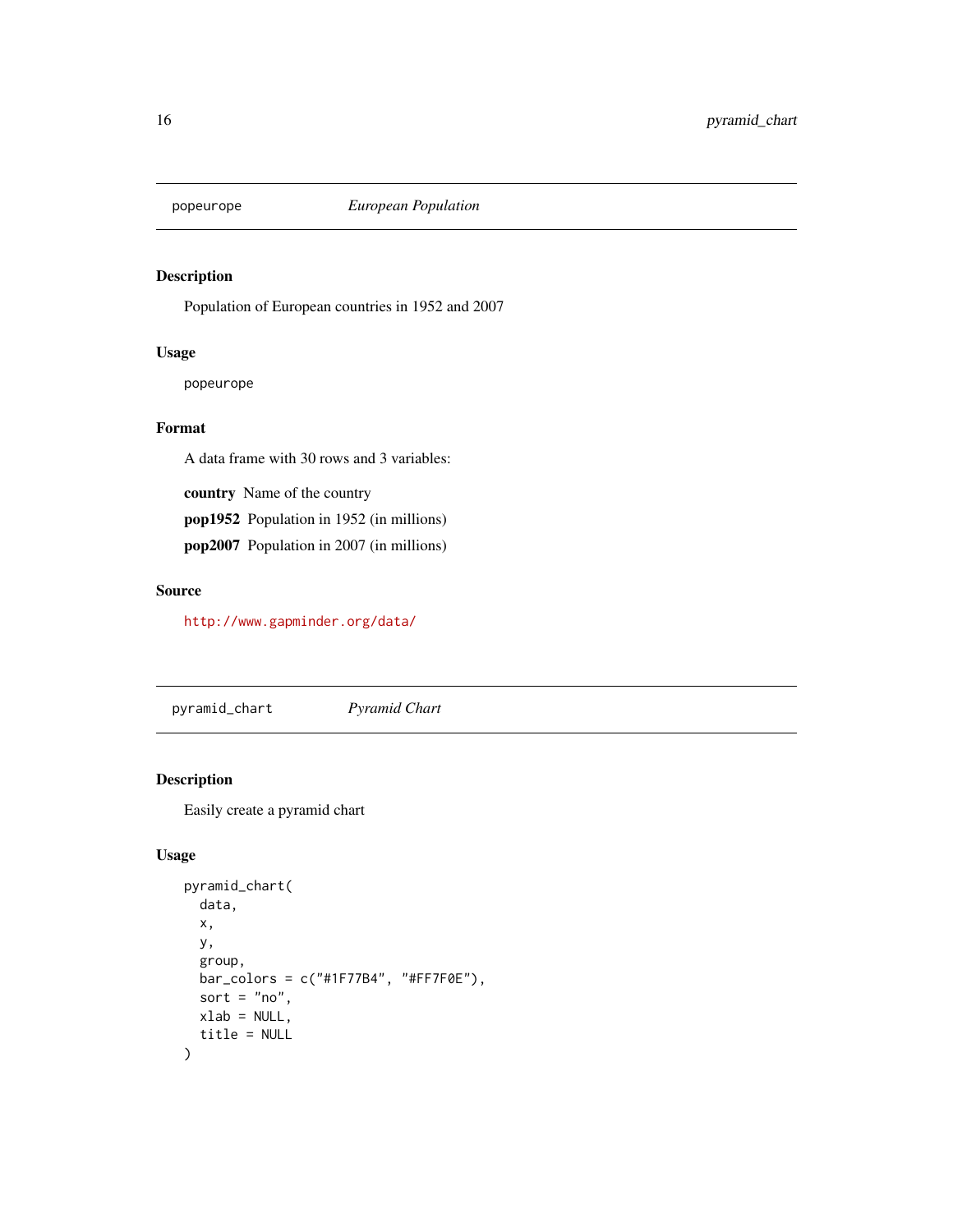# <span id="page-16-0"></span>theme\_ggcharts 17

#### Arguments

| data       | Dataset to use for the pyramid chart                     |
|------------|----------------------------------------------------------|
| x          | character or factor column of data                       |
| ٧          | numeric column of data                                   |
| group      | character or factor column of data                       |
| bar_colors | character vector of length 2 containing colors           |
| sort       | character. Should the bars be sorted? By default "no".   |
| xlab       | character. X axis label                                  |
| title      | character. Plot title. By default no title is displayed. |

#### Value

An object of class ggplot

#### Author(s)

Thomas Neitmann

# Examples

```
data(popch)
pyramid_chart(popch, age, pop, sex)
## Change bar colors
pyramid_chart(popch, age, pop, sex, bar_colors = c("darkgreen", "darkorange"))
## Change x axis label and add title
pyramid_chart(popch, age, pop, sex, xlab = "Population", title = "Switzerland 2020")
```
theme\_ggcharts *Theme ggcharts*

# Description

The default ggcharts theme

#### Usage

```
theme_ggcharts(
 base_size = 14,
 base_family = ",
 axis = "",ticks = ",
  grid = ""
\mathcal{L}
```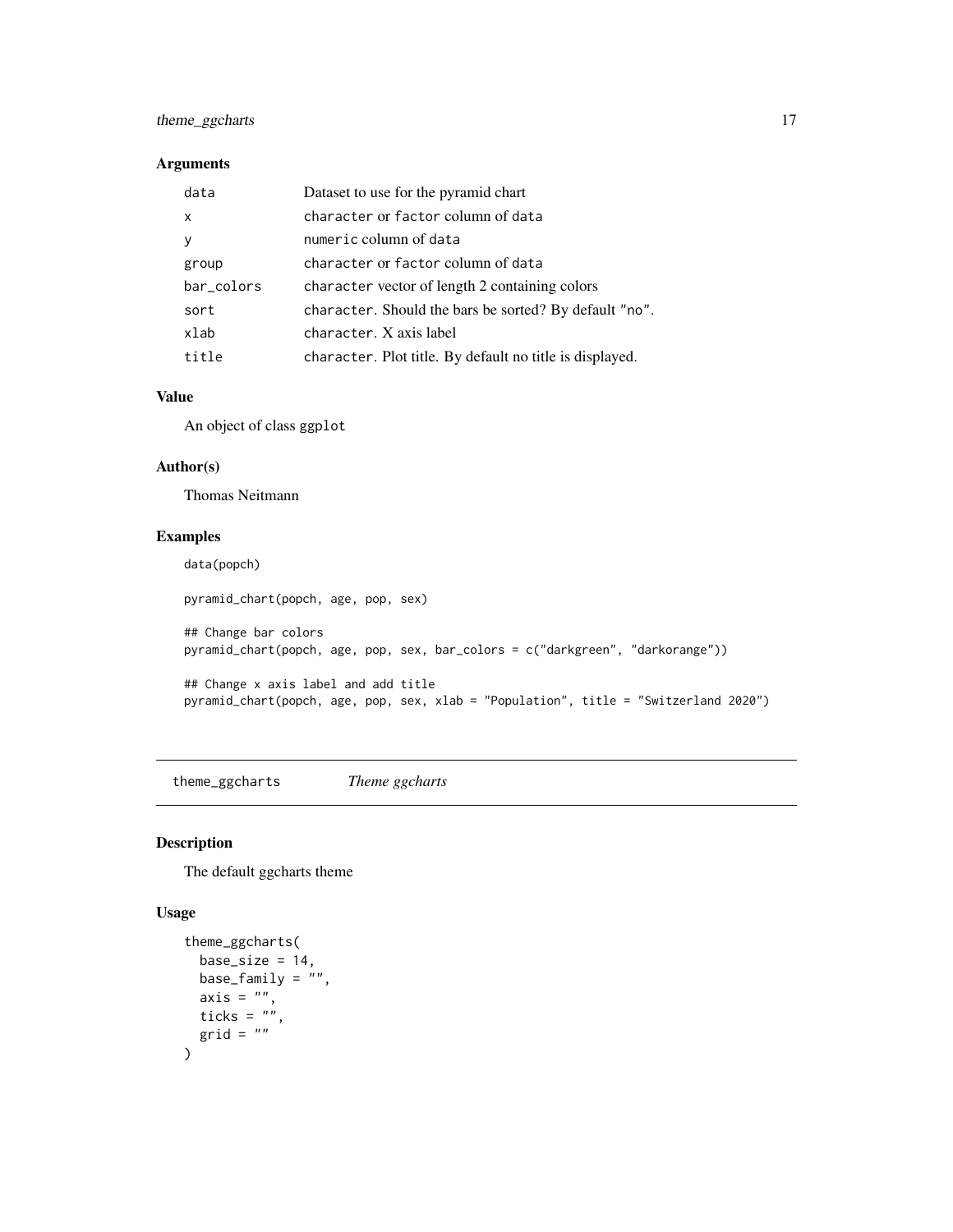#### **Arguments**

| base size   | numeric. Base font size in pt         |
|-------------|---------------------------------------|
| base_family | character. Base font family           |
| axis        | character. Where to draw an axis line |
| ticks       | character. Where to draw axis ticks   |
| grid        | character. Where to draw grid lines   |

#### Details

theme\_ggcharts is the default theme used when creating any plot with ggcharts.

#### Value

An object of class theme

#### Author(s)

Thomas Neitmann

# See Also

For more details see the 'theme' vignette: vignette("theme", package = "ggcharts")

```
library(ggplot2)
library(dplyr)
scatter <- ggplot(mtcars, aes(hp, mpg)) +
  geom_point(color = "steelblue")
scatter + theme_ggcharts()
scatter + theme_ggcharts(grid = "XY")
scatter + theme_ggcharts(axis = "xy", ticks = "xy")
bar_chart(ggplot2::diamonds, cut) +
  theme_ggcharts(axis = "y", grid = "Y")
column_chart(ggplot2::diamonds, cut) +
  theme_ggcharts(axis = "x", grid = "X")
ggcharts::biomedicalrevenue %>%
  filter(company == "Roche") %>%
  ggplot(aes(year, revenue)) +
  geom_line(color = "steelblue", size = 1) +
  scale_y_{continuous(expand = expand\_scale(c(0, .05))) +theme_ggcharts(grid = "X", axis = "x", ticks = "x")
```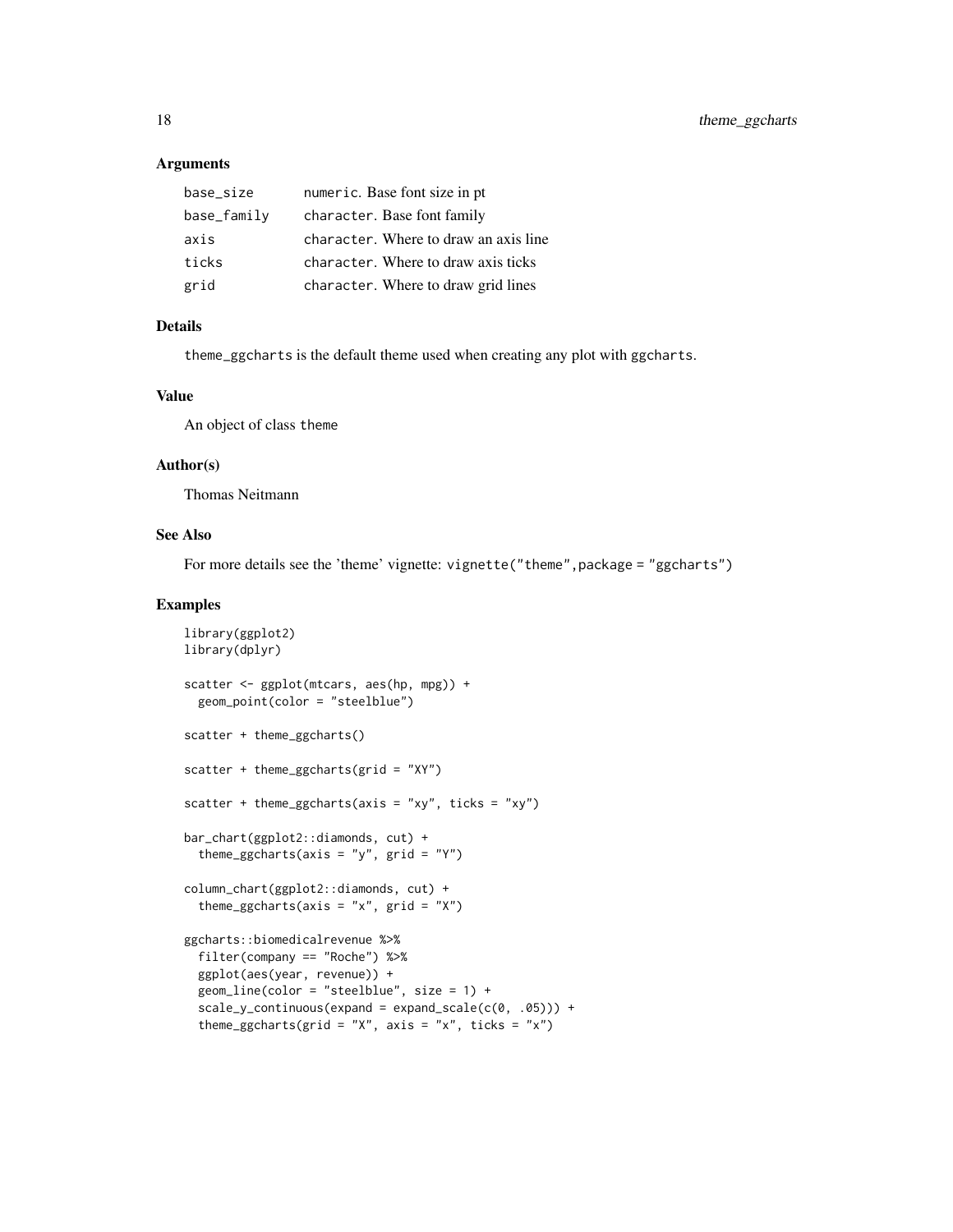<span id="page-18-0"></span>theme\_hermit *Theme Hermit*

# Description

A ggplot2 theme inspired by the 'hermit' Hugo theme

# Usage

```
theme_hermit(
 base_size = 14,
 base_family = ",
 axis = ",
  ticks = ",
  grid = ""
)
```
# Arguments

| base_size   | numeric. Base font size in pt         |
|-------------|---------------------------------------|
| base_family | character. Base font family           |
| axis        | character. Where to draw an axis line |
| ticks       | character. Where to draw axis ticks   |
| grid        | character. Where to draw grid lines   |

#### Value

An object of class theme

#### Author(s)

Thomas Neitmann

# See Also

For more details see the 'theme' vignette: vignette("theme", package = "ggcharts")

```
library(ggplot2)
library(dplyr)
scatter <- ggplot(mtcars, aes(hp, mpg)) +
  geom_point(color = "yellow")
scatter + theme_hermit()
```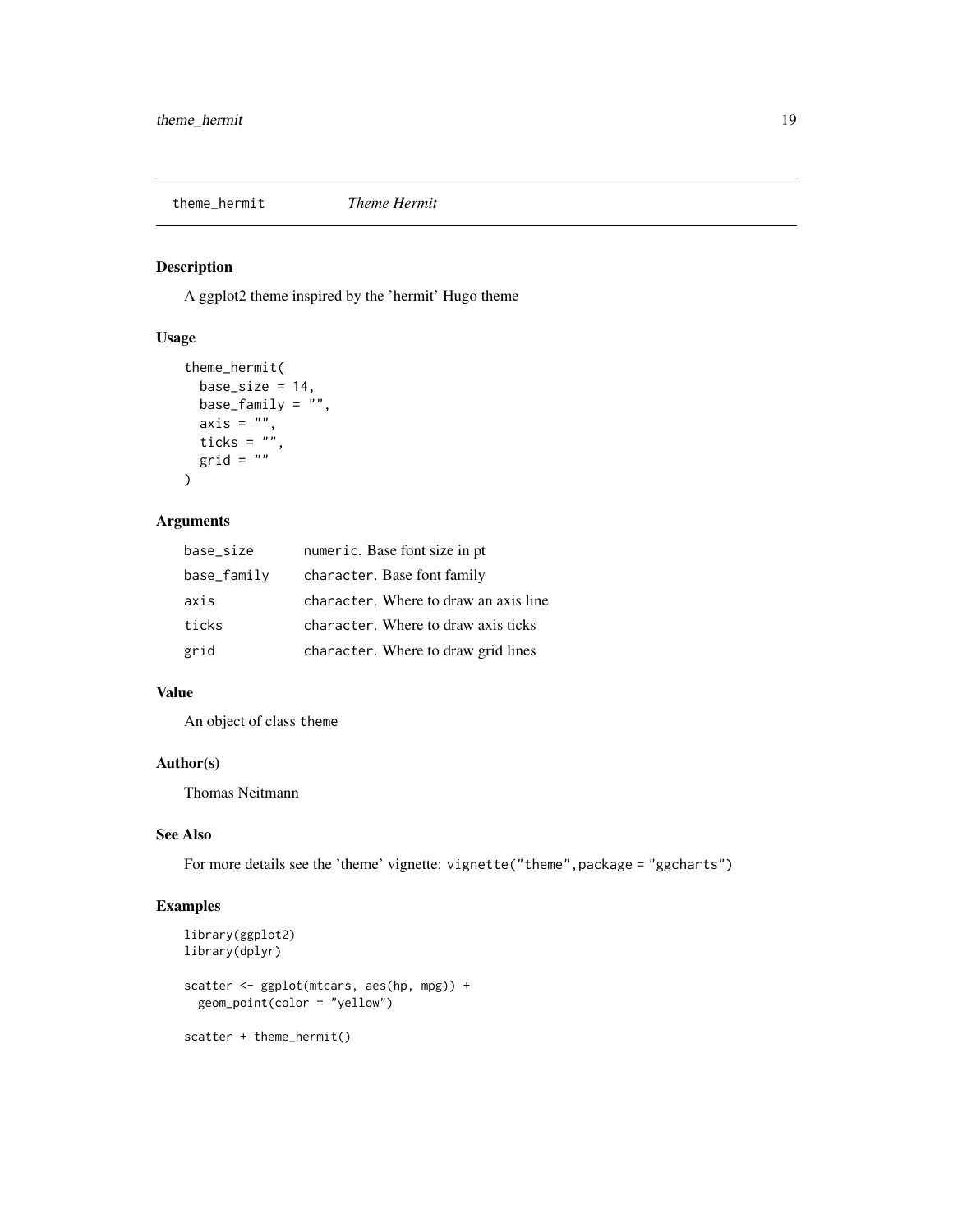```
scatter + theme_hermit(grid = "XY")scatter + theme_hermit(axis = "xy", ticks = "xy")
bar_chart(ggplot2::diamonds, cut, bar_color = "darkorange") +
 theme_hermit(axis = "y", grid = "Y")column_chart(ggplot2::diamonds, cut, bar_color = "darkorange") +
 theme_hermit(axis = "x", grid = "X")
ggcharts::biomedicalrevenue %>%
 filter(company == "Roche") %>%
 ggplot(aes(year, revenue)) +
 geom_line(color = "yellow", size = 1) +
 scale_y_{continuous(expand = expand\_scale(c(0, .05))) +theme_hermit(grid = "X", axis = "x", ticks = "x")
```
theme\_ng *Theme NG*

#### Description

A ggplot2 theme inspired with the 'hello friend ng' Hugo theme

#### Usage

```
theme_ng(base_size = 14, base_family = "", axis = "", ticks = "", grid = "")
```
#### Arguments

| base_size   | numeric. Base font size in pt         |
|-------------|---------------------------------------|
| base_family | character. Base font family           |
| axis        | character. Where to draw an axis line |
| ticks       | character. Where to draw axis ticks   |
| grid        | character. Where to draw grid lines   |

#### Value

An object of class theme

#### Author(s)

Thomas Neitmann

#### See Also

For more details see the 'theme' vignette: vignette("theme",package = "ggcharts")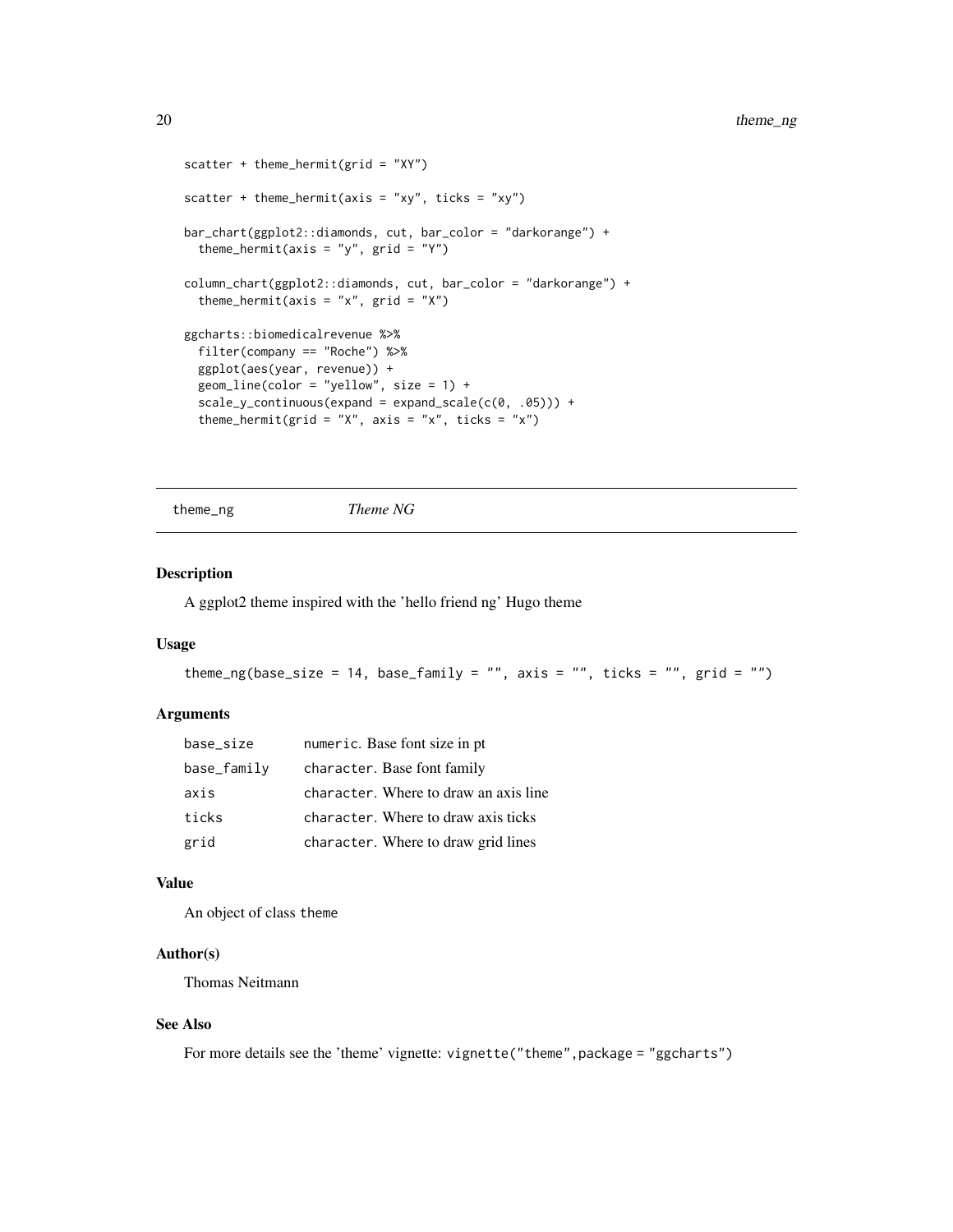# <span id="page-20-0"></span>theme\_nightblue 21

# Examples

```
library(ggplot2)
library(dplyr)
scatter <- ggplot(mtcars, aes(hp, mpg)) +
  geom_point(color = "yellow")
scatter + theme_ng()
scatter + theme_ng(grid = "XY")
scatter + theme_ng(axis = "xy", ticks = "xy")
bar_chart(ggplot2::diamonds, cut, bar_color = "darkorange") +
  theme_ng(axis = "y", grid = "Y")
column_chart(ggplot2::diamonds, cut, bar_color = "darkorange") +
  theme_ng(axis = "x", grid = "X")
ggcharts::biomedicalrevenue %>%
  filter(company == "Roche") %>%
  ggplot(aes(year, revenue)) +
  geom_line(color = "yellow", size = 1) +
  scale_y_{continuous(expand = expand\_scale(c(0, .05))) +theme_ng(grid = "X", axis = "x", ticks = "x")
```
theme\_nightblue *Theme Nightblue*

#### Description

A theme inspired by the RStudio nightblue editor theme

#### Usage

```
theme_nightblue(
  base\_size = 14,
  base_family = ",
  axis = ",
  ticks = \sum_{n=1}^{\infty}grid = ""\lambda
```
#### Arguments

| base_size   | numeric. Base font size in pt |
|-------------|-------------------------------|
| base_family | character. Base font family   |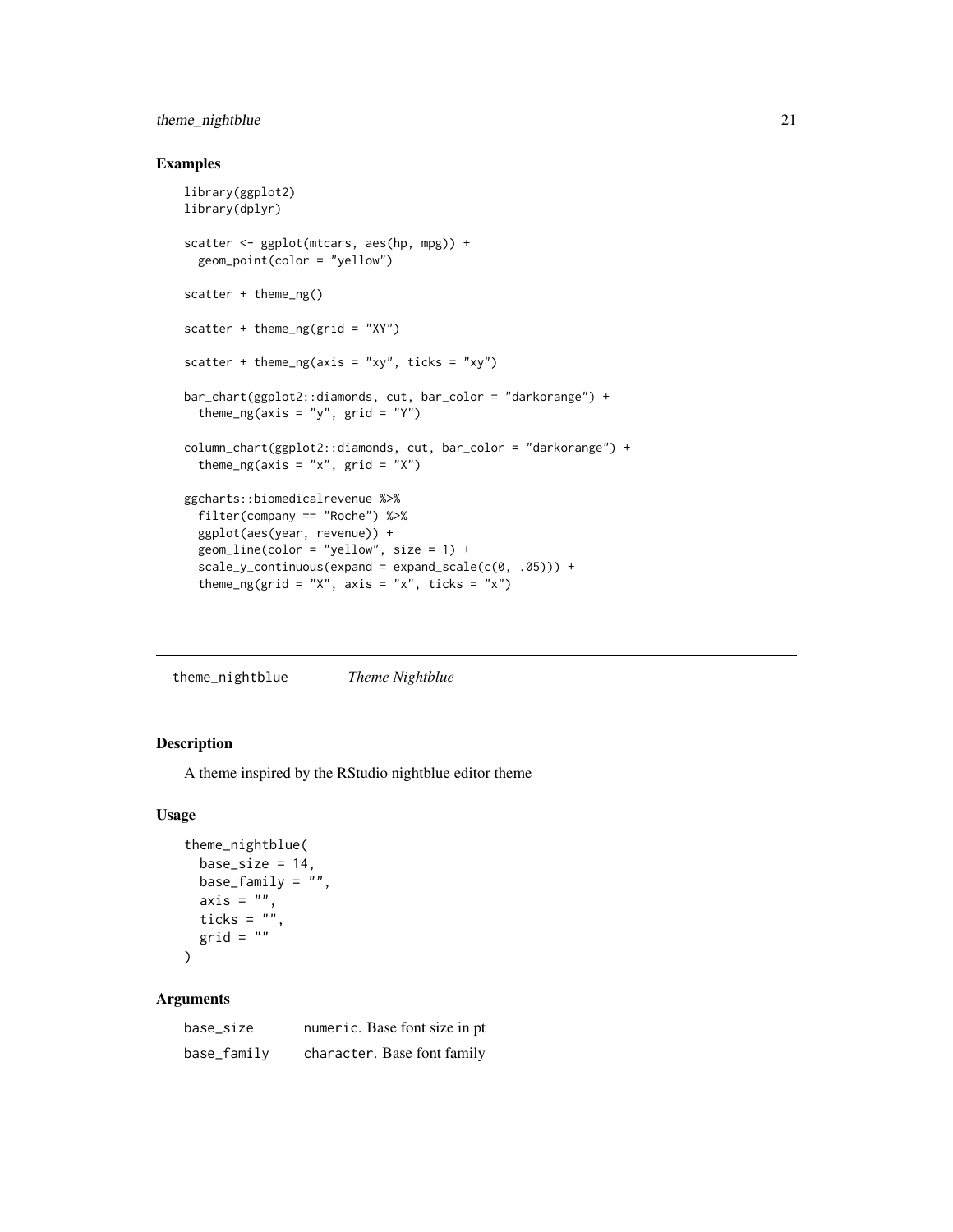| axis  | character. Where to draw an axis line |
|-------|---------------------------------------|
| ticks | character. Where to draw axis ticks   |
| grid  | character. Where to draw grid lines   |

#### Value

An object of class theme

# Author(s)

Thomas Neitmann

#### See Also

For more details see the 'theme' vignette: vignette("theme", package = "ggcharts")

```
library(ggplot2)
library(dplyr)
scatter <- ggplot(mtcars, aes(hp, mpg)) +
  geom_point(color = "#EBBBFF")
scatter + theme_nightblue()
scatter + theme_nightblue(grid = "XY")
scatter + theme_nightblue(axis = "xy", ticks = "xy")
bar_chart(ggplot2::diamonds, cut, bar_color = "darkorange") +
  theme_nightblue(axis = "y", grid = "Y")
column_chart(ggplot2::diamonds, cut, bar_color = "darkorange") +
  theme_nightblue(axis = "x", grid = "X")
ggcharts::biomedicalrevenue %>%
  filter(company == "Roche") %>%
  ggplot(aes(year, revenue)) +
  geom_line(color = "yellow", size = 1) +
  scale_y_{continuous(expand = expand\_scale(c(0, .05))) +theme_nightblue(grid = "X", axis = "x", ticks = "x")
```